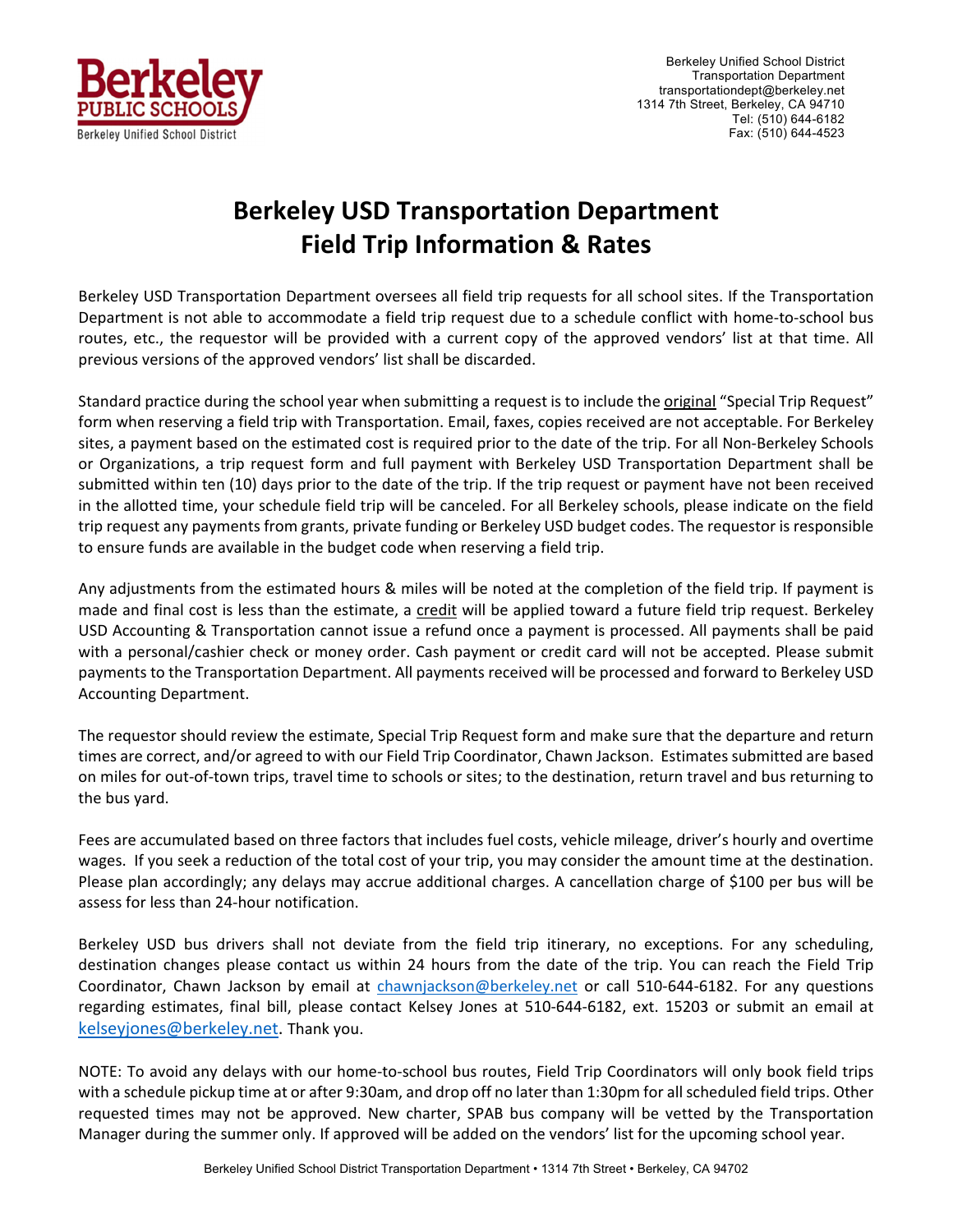

Berkeley Unified School District Transportation Department transportationdept@berkeley.net 1314 7th Street, Berkeley, CA 94710 Tel: (510) 644-6182 Fax: (510) 644-4523

## **COVID POST‐PANDEMIC SAFETY PROTOCOLS:**

For your continued support during these difficult times and as we work to navigate the "new normal", we've thought a lot about how we can continue to provide the safest transportation, while also providing peace of mind. In response to the COVID-19 post-pandemic and to ensure the highest possible standards of cleanliness and disinfection, Berkeley Unified School District has enacted the following protocols, guided by current recommendations from the Centers for Disease Control and Prevention (CDC), the California Department of Education, California Public Health Department, Alameda County Public Health Department, City of Berkeley Public Health and recommendations from other school bus regulatory agencies to continued their "Best Practices" plan that specifically addresses actions to be taken for our school buses, bus drivers, and our passengers.

Berkeley Unified School District Transportation Department has procured electrostatic sprayers that will allow us to continue to disinfect ALL surface areas inside the school bus. This is far more effective than wiping and nonelectrostatic fogging, as it allows for the solutions to meet dwell times so they can work to their full capabilities. This process also reduces the likelihood of cross contamination that can result with spray and wipe techniques, which can simply move bacteria from one surface to another.

Secondly, we shall follow the recommended protocols and safeguards regarding face coverings on school buses for Berkeley USD student activity field trips. Our student transportation service will continue to operate safely as we follow these and other rapidly evolving precautions identified by the aforementioned agencies. The safety of our students, teachers, adults/chaperones and bus drivers continues to be our highest priority. We thank you for your trust and support as we continue to operate as the safest and most reliable transportation in the industry.

NOTE: Berkeley Unified School District has imposed a face mask mandate on 5/23/22 while on district property, which includes school buses for all district employees including students and parents. Any modification to the mandate face masks being extended or eliminated will be updated on our webpage.